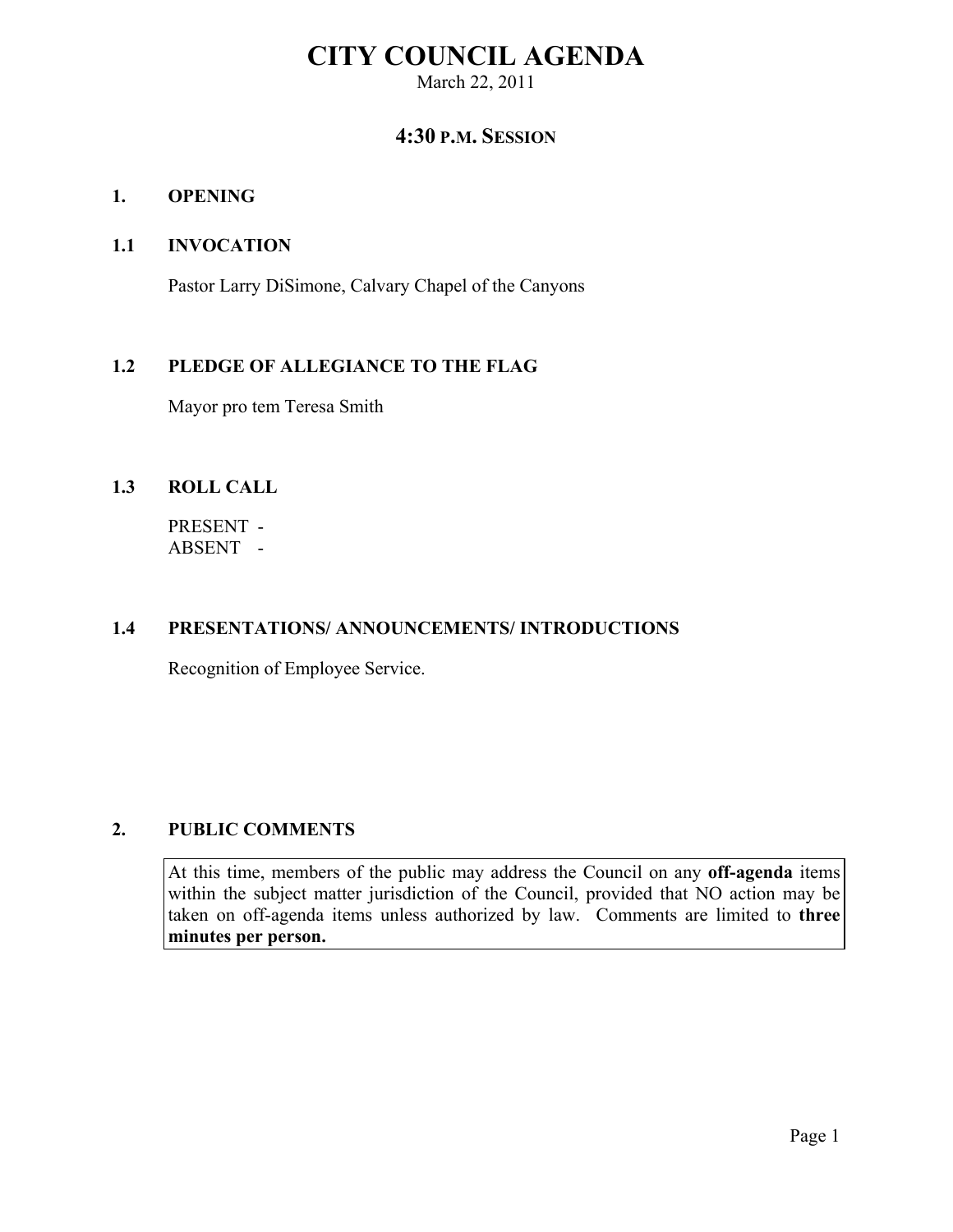March 22, 2011

## **3. CONSENT CALENDAR**

All items on the Consent Calendar are considered routine and are enacted by one motion approving the recommended action listed on the Agenda. Any member of the City Council, staff or the public may request an item be removed from the Consent Calendar for discussion or separate action. Unless otherwise specified in the request to remove an item from the Consent Calendar, all items removed shall be considered immediately following action on the remaining items on the Consent Calendar.

#### **3.1 Confirmation of warrant registers dated March 3 and March 10, 2011.**

RECOMMENDED ACTION: Approve.

## **3.2 City Council Minutes, Regular Meeting of March 8, 2011, and Study Session of March 8, 2011.**

RECOMMENDED ACTION: Approve.

**3.3 Waive reading in full of all ordinances on the Agenda.** 

RECOMMENDED ACTION: Approve.

**3.4 City Treasurer's Report, period ending February 28, 2011.** 

RECOMMENDED ACTION: Receive and file.

### **AGREEMENTS**

#### **3.5 Sixth Amendment to Agreement No. 4904 with Rengel + Co. Architects for Architectural Support at Grijalva Park Gymnasium Sports Center.**

RECOMMENDED ACTION: Approve the Sixth Amendment to Agreement No. 4904; and Authorize the Mayor and City Clerk to execute on behalf of the City.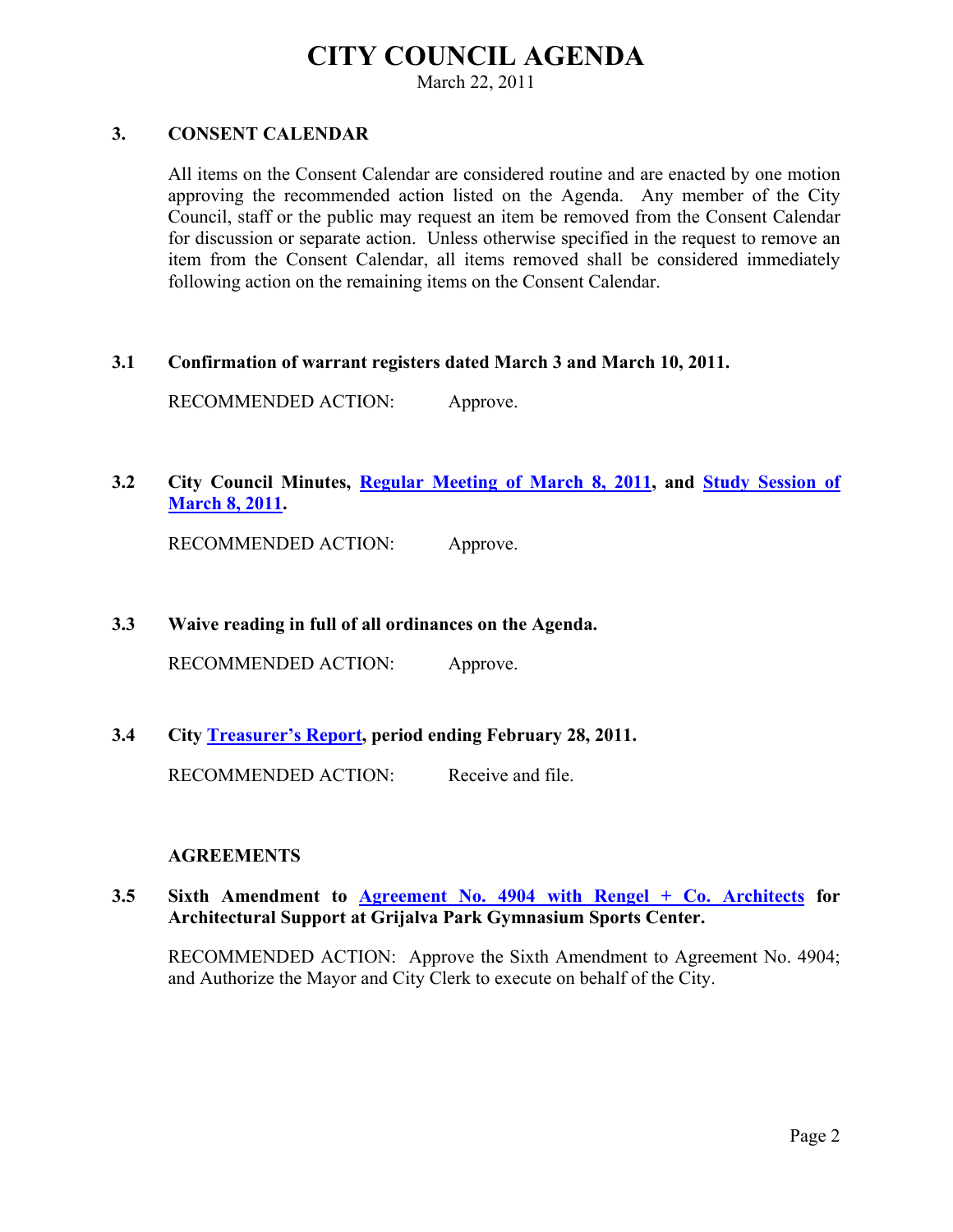March 22, 2011

### **3. CONSENT CALENDAR (Continued)**

### **3.6 Agreement between Metropolitan Water District of Orange County (MWDOC) and its Member Agencies on Budget, Activities, Charges, and Other Issues.**

RECOMMENDED ACTION: Participate in the Poseidon Huntington Beach Ocean Desalination Program administered by MWDOC; and approve Agreement with MWDOC and authorize the Mayor and City Clerk to execute on behalf of the City.

## **3.7 Agreement between the City of Orange Police Department and the Internal Revenue Service, Criminal Investigation for task force overtime not to exceed \$60,000.**

RECOMMENDED ACTION: Authorize the City Manager or his designee to execute the agreement between the City of Orange Police Department and the Internal Revenue Service, Criminal Investigation, and appropriate \$60,000 to Account 100.4033.50221.20092 (Narcotics-Safety Overtime-IRS Task Force) for overtime reimbursement.

### **3.8 Second Amendment to Professional Services Agreement with Black & Veatch Corporation for Water Rate Study.**

RECOMMENDED ACTION: Approve the Second Amendment in an amount not-toexceed \$54,590.00 with Black & Veatch Corporation and authorize the Mayor and City Clerk to execute on behalf of the City.

### **3.9 First Amendment to Professional Services Agreement with KOA Corporation for engineering services to the Santiago Creek Bike Trail Project.**

RECOMMENDED ACTION: Approve the First Amendment to the Professional Services Agreement in an amount not to exceed \$7,200.00 to KOA Corporation, of Orange, CA, and authorize the Mayor and City Clerk to execute on behalf of the City.

### **PURCHASES**

## **3.10 Purchase of Medical Supplies from Life-Assist, Inc. through a Cooperative Purchasing Agreement.**

RECOMMENDED ACTION:Authorize the Fire Department to enter into a Cooperative Purchasing Agreement with the City of Downey, in the amount of \$55,000, for medical supplies.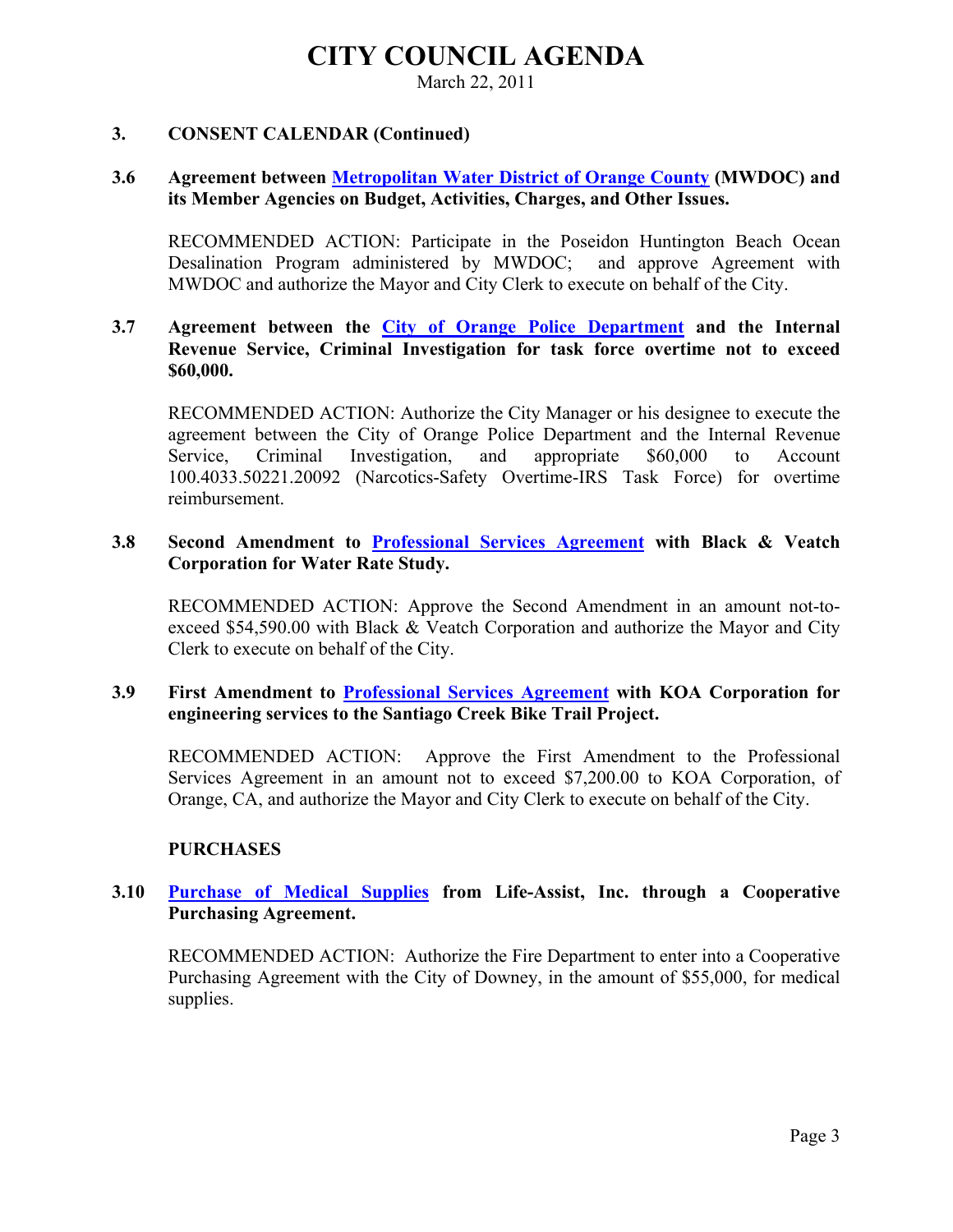March 22, 2011

## **3. CONSENT CALENDAR (Continued)**

### **APPROPRIATIONS**

**3.11 Appropriation of funds received from Santa Ana College for Fire Department training.** 

RECOMMENDED ACTION:Appropriate \$32,046.75 from 100.3023.48210.20080 to 100.3023.53060.20080.

### **3.12 Accept into the City's Revenue Budget and Appropriate a \$30,235 Donation from the Friends of the Library for a Variety of Items.**

RECOMMENDED ACTION: 1) Accept into the City's revenue budget \$30,235 into 100.2001.48390.19990 (Friends Donation); and 2) Appropriate the donation as follows: \$10,500 to 100.2001.53301.19990 [Friends of the Library-Donations (library books)]; \$980 to Account 100.2004.51670.19990[Friends of the Library-Donations (Other Professional)]; \$300 to Account 100.2016.51670.19990 [Friends of the Library-Donations (Other Professional)]; \$400 to Account 100.2016.53340.19990 [Friends of the Library – Donations (Craft Supplies)]; \$1,655 to Account 100.2017.53910.19990 [Friends of the Library-Donations (Minor Office)]; \$10,400 to Account 100.2017.55131.19990 [Friends of the Library-Donations (Furniture, Machinery, Equipment)]; and \$6,000 to Account 100.2017.53340.19990 [Friends of the Library-Donations (craft supplies)].

## **3.13 Accept into the City's Revenue Budget and to Appropriate a \$7,500 Donation from the Orange Public Library Foundation (OPLF).**

RECOMMENDED ACTION: 1) Accept into the City's revenue budget a \$7,500 donation into 100.2001.48390.19322 (Library Foundation); and 2) Appropriate \$4,000 to 100.2001.53301.19322 [Library Foundation (book budget)]; \$2,500 to 100.2016.55131.19322 [Library Foundation (furniture)]; and \$1,000 to 100.2001.53340.19322 [Library Foundation (craft supplies)].

### **BIDS**

## **3.14 Bid No. 101-33; Approval of Plans and Specifications, and request Authorization to Advertise for Bids for Construction of Tustin Street and Chapman Avenue Sewer Line Replacement Project.**

RECOMMENDED ACTION: Approve plans and specifications and authorize advertising for bids for Tustin Street and Chapman Avenue Sewer Line Replacement Project.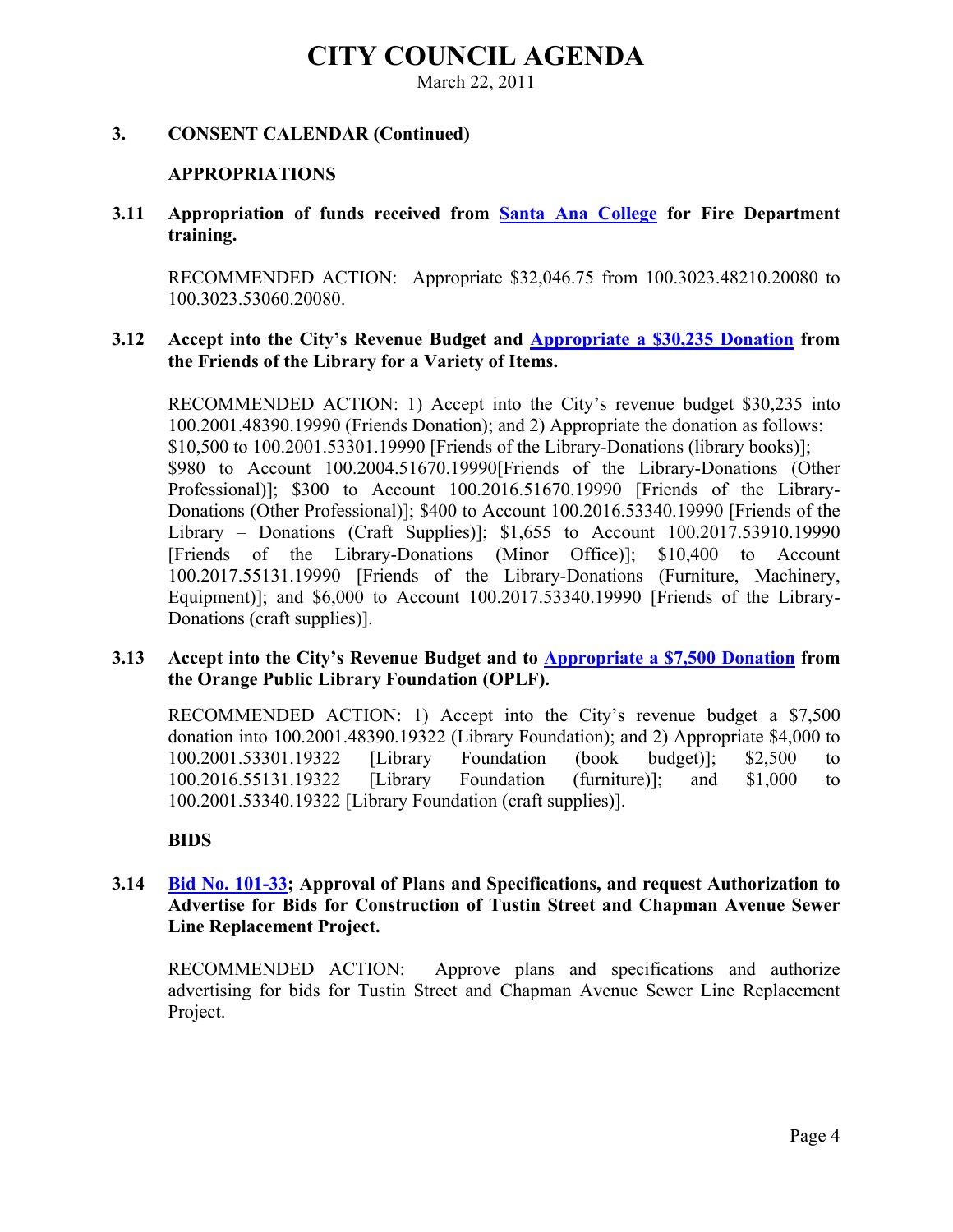March 22, 2011

## **3. CONSENT CALENDAR (Continued)**

### **3.15 CLAIMS**

SUMMARY: The following claim(s) have been received and investigated by the City Attorney's Office and/or the Risk Manager. After a thorough investigation with the involved departments, it is the recommendation of the City Attorney's Office that the claim(s) be denied.

- a. Southern California Edison 08-27-10
- b. Marta Figueroa

RECOMMENDED ACTION: Deny Claim(s) for damages and refer to City Attorney and Adjuster.

### **CONTRACTS**

**3.16 Award of Contract for Bid No. 101-20; Installation of Efficient Heating, Ventilation, and Air Conditioning (HVAC) System at the Corporation Yard and El Modena Library Branch Buildings. Project funded by Energy Efficiency and Conservation Block Grant (EECBG).** 

RECOMMENDED ACTION: Award the contract in the amount of \$204,410.00 to K & J Air Conditioning, Inc., and authorize the Mayor and City Clerk to execute on behalf of the City.

### **REPORTS**

### **3.17 General Plan Annual Progress Report to the State of California.**

Click on the links to access the supporting documentation. Progress Report Part 1 Progress Report Part 2

RECOMMENDED ACTION: Receive and file 2010 General Plan Annual Progress Report for submittal to the State by Planning Division staff.

### **3.18 Update on City's Efforts to Remove Graffiti throughout the City. (From February 8, 2011.)**

RECOMMENDED ACTION: Receive and file.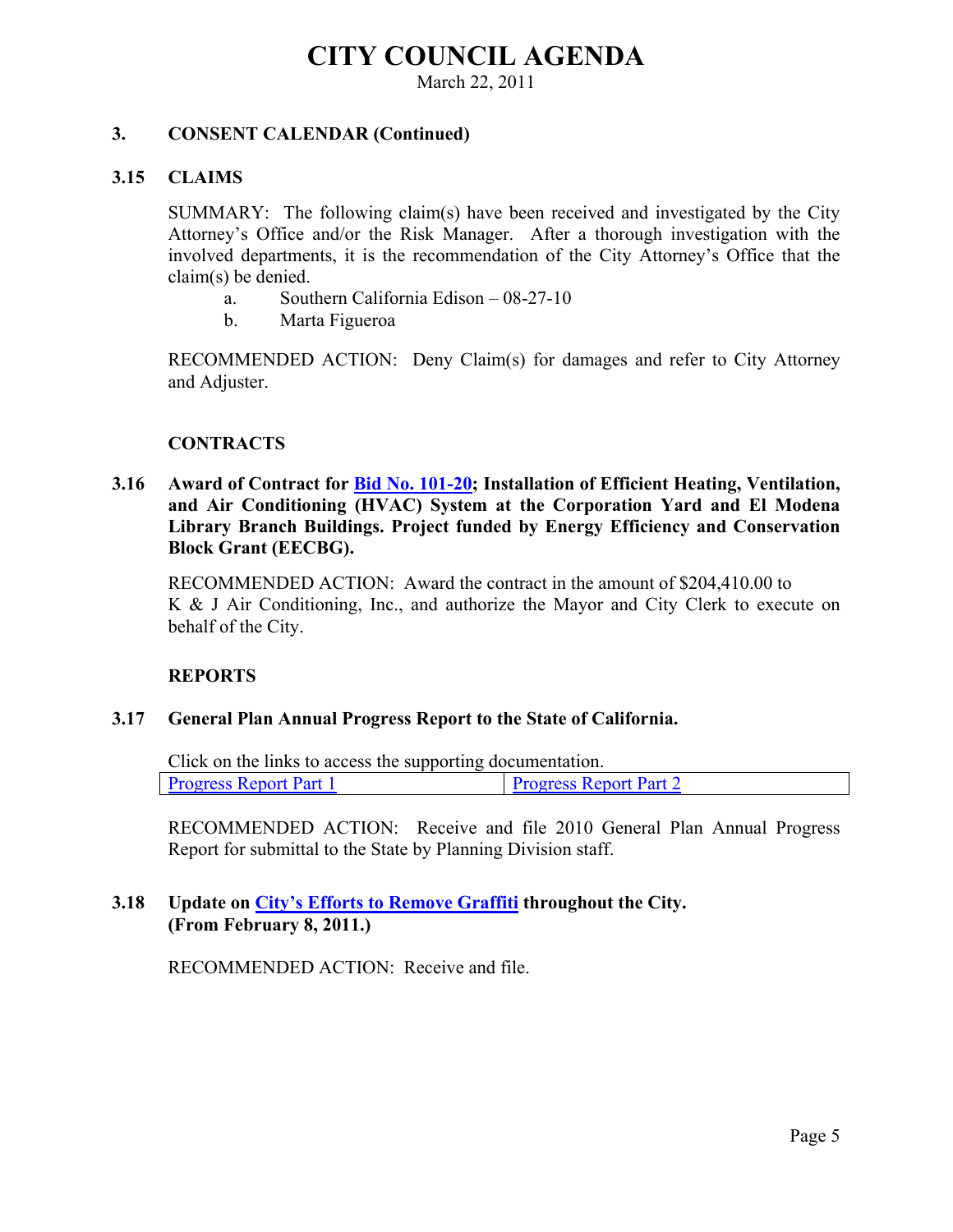March 22, 2011

## **3. CONSENT CALENDAR (Continued)**

### **RESOLUTIONS**

### **3.19 RESOLUTION NO. 10543**

A Resolution of the City Council of the City of Orange approving the submittal of improvement projects for funding by the Orange County Transportation Authority under the competitive Measure M2 Regional Traffic Synchronization Program.

RECOMMENDED ACTION: Approve.

MOTION - SECOND - AYES -

### END OF CONSENT CALENDAR

#### \* \* \* \* \* \* \* \*

### **4. REPORTS FROM MAYOR CAVECCHE**

### **5. REPORTS FROM COUNCILMEMBERS**

#### **6. REPORTS FROM BOARDS, COMMITTEES, AND COMMISSIONS**

**6.1 Consideration of Appointment of Mr. Raymond Grangoff as Councilmember Dumitru's Representative to the Planning Commission, to fill the unexpired term of Matthew Cunningham, period ending June 30, 2013.** 

MOTION - SECOND - AYES -

**6.2 Accept Letter of Resignation from Ms. Adrienne Gladson from the Design Review Committee, effective immediately.**

MOTION - SECOND - AYES -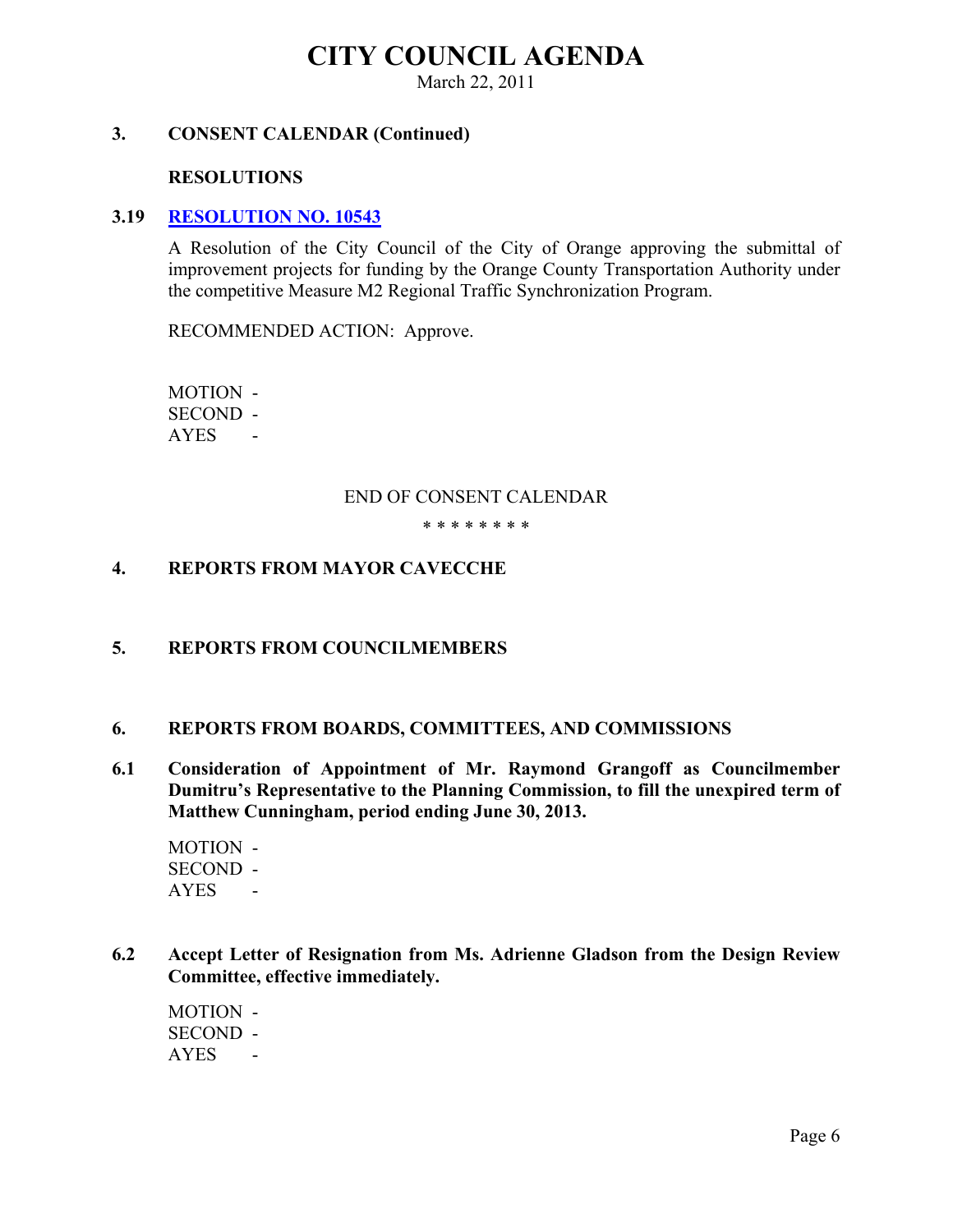March 22, 2011

### **6. REPORTS FROM BOARDS, COMMITTEES, AND COMMISSIONS (Continued)**

**6.3 Accept Letter of Resignation from Mr. Larry Dick from the City Traffic Commission, effective March 22, 2011.** 

MOTION - SECOND - AYES -

## **7. ADMINISTRATIVE REPORTS**

**7.1 Request for Budget Appropriation for Salary Increases Required by Memorandum of Understanding between the City of Orange and Orange City Firefighters, Inc. Local 2384 of the International Association of Firefighters, AFL-CIO.** 

RECOMMENDED ACTION:

- 1. Appropriate \$204,140 from the unreserved balance of the General Fund to 100.30XX\*.50101 (Salaries – Safety) and \$10,702 from the unreserved balance of the General Fund to 100.30XX**\***.50102 (Salaries – Misc); and
- 2. Appropriate \$14,213 from the unreserved balance of the EMT Transport Fund to 125.30XX**\***.50101 (Salaries – Safety).
- **\*** Requested appropriations will be divided amongst the applicable Fire Department activities.

MOTION - SECOND - AYES -

### **8. REPORTS FROM CITY MANAGER**

### **8.1 Proposed FY 2011-12 Budget.**

- Community Services Program Review
- Organizational Assessment
- Proposed Seven-Year Capital Improvement Program

MOTION - SECOND - AYES -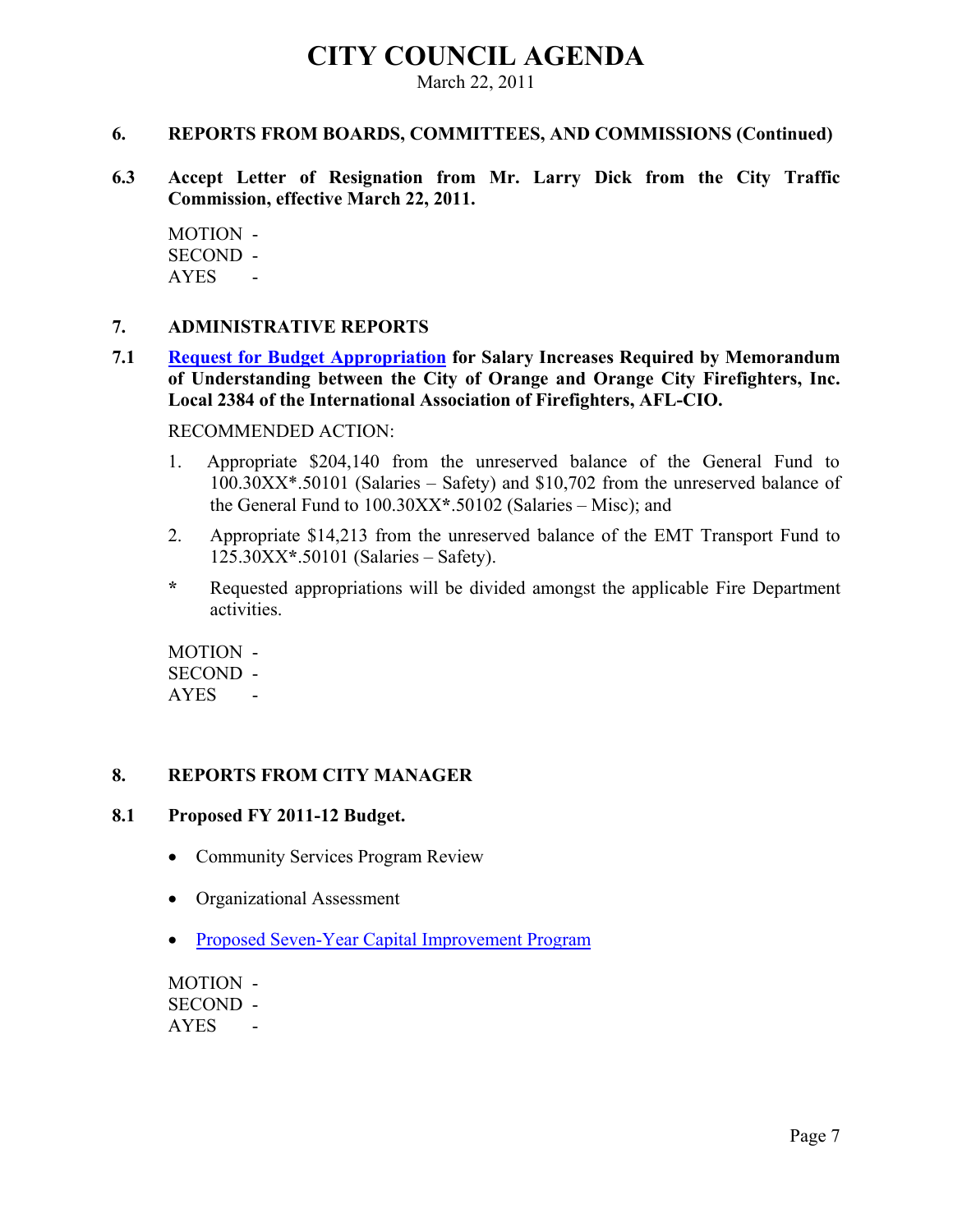March 22, 2011

### **9. LEGAL AFFAIRS**

#### **9.1 ORDINANCE NO. 07-11 (SECOND READING)**

An Ordinance of the City Council of the City of Orange approving the reclassification of property from Single Family Residential (R-1-8) to Residential Multiple Family (R-3) located at 1820 E. Meats Avenue.

MOTION - SECOND - AYES -

### **10. HEARINGS**

## **10.1 PROPERTY ACQUISITION BY EMINENT DOMAIN – NORTH SIDE OF SANTIAGO CANYON ROAD BETWEEN SANTIAGO BOULEVARD AND CANNON STREET.**

Time set for a hearing on Resolution of Necessity to acquire property located at the north side of Santiago Canyon Road between Santiago Blvd. and Cannon Street.

#### **Recommended Council Action:**

#### **RESOLUTION NO. 10542**

A Resolution of the City Council of the City of Orange Declaring the Public Interest and Necessity of Acquiring Certain Real Property Interest Located on the North Side of Santiago Canyon Road Between Santiago Boulevard and Cannon Street and Authorizing the Acquisition Thereof.

MOTION - SECOND - AYES -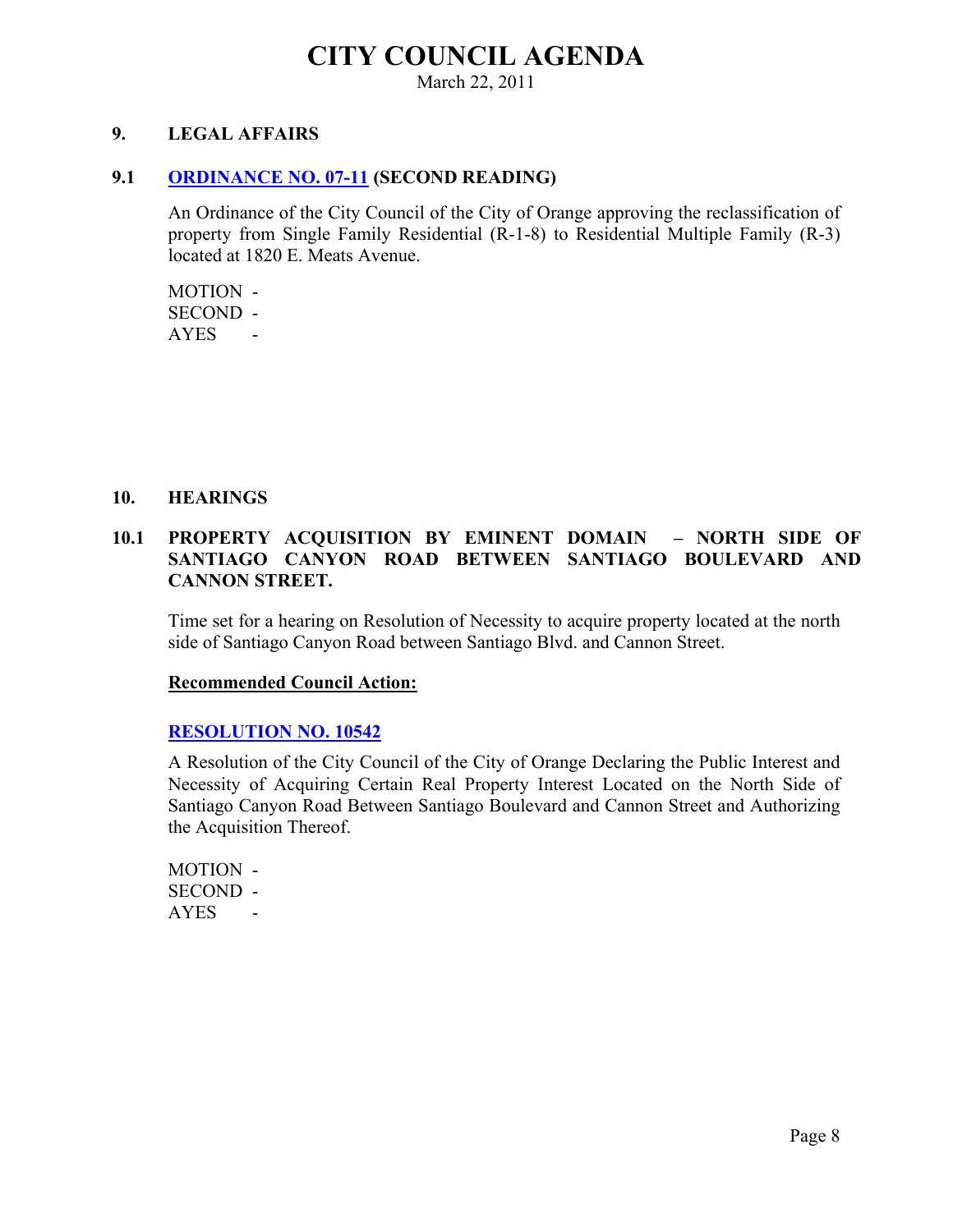March 22, 2011

### **10. HEARINGS (Continued)**

## **10.2 CONDITIONAL USE PERMIT 2790-10, MAJOR SITE PLAN 0630-10, DESIGN REVIEW COMMITTEE 4483-10 AND, A WAIVER AND TWO CONCESSIONS IN ASSOCIATION WITH A DENSITY BONUS HOUSING AGREEMENT – SANTA INES SENIOR VILLAS LOCATED AT 184 NORTH PROSPECT AVENUE.**

Time set for public hearing to consider demolition of two buildings previously used as a preschool in order to construct 44 apartments, where 43 of the units would be rented to seniors (62 and older) with extremely low, very low, or low-incomes. The  $44<sup>th</sup>$  unit would be a manager's unit. The site is located at 184 North Prospect Avenue.

Staff Report/Council Questions Open Public Hearing/Public Comments/Close Hearing Council Comments/Council Action

#### **Recommended Council Action:**

#### **RESOLUTION NO. 10541**

A Resolution of the City Council of the City of Orange approving Conditional Use Permit 2790-10, Major Site Plan 0630-10, Design Review Committee 4483-10, and a Waiver and two Concessions in association with a Density Bonus Housing Agreement to allow for the construction of 43 senior affordable housing units and one manager's unit located at 184 North Prospect Avenue.

MOTION - SECOND - AYES -

### **11. RECESS TO THE MEETING OF THE ORANGE REDEVELOPMENT AGENCY**